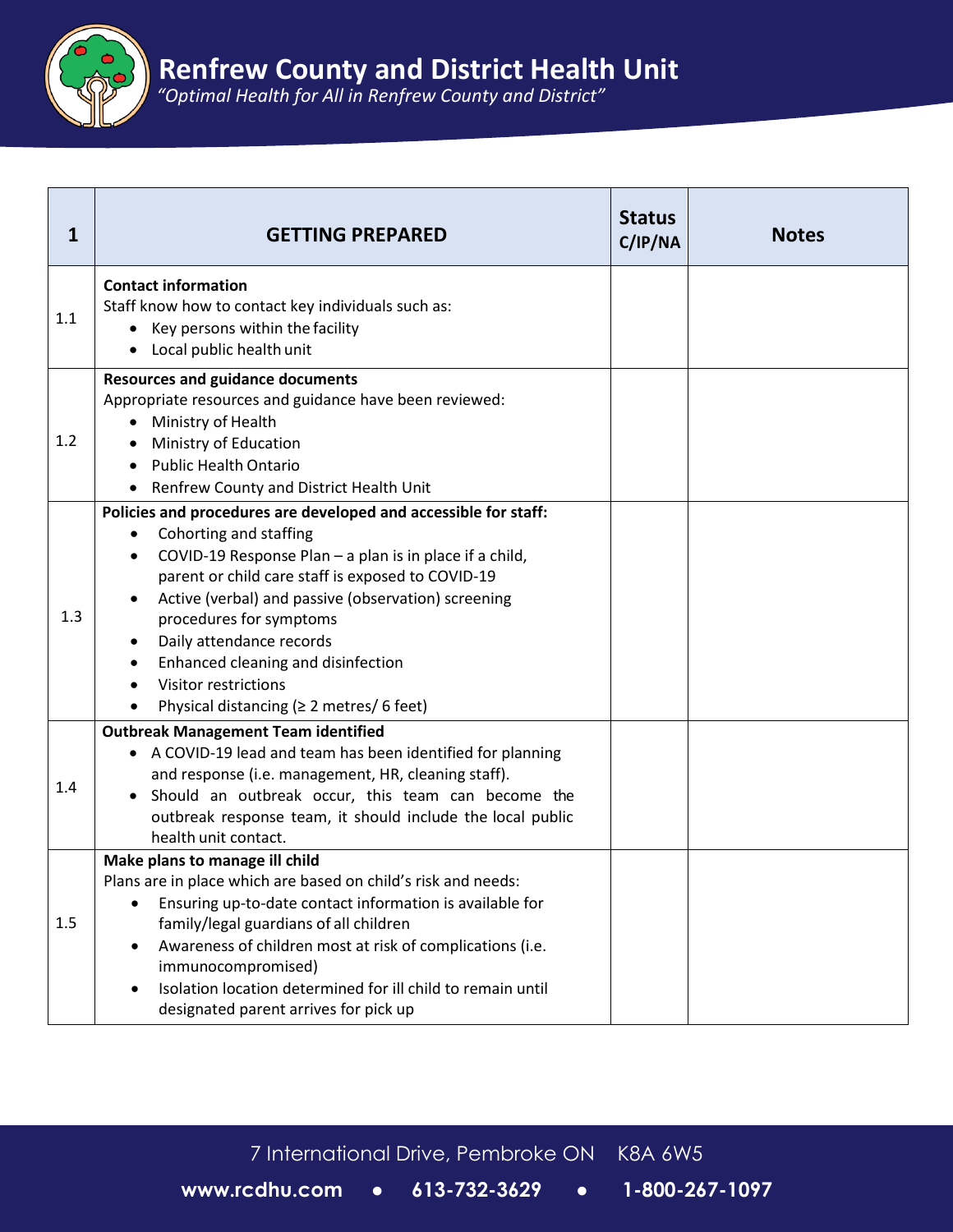

| $\overline{2}$ | <b>SCREENING AND MONITORING</b>                                                                                                                                                                                                                                                                                                                                                                                                                                                   | <b>Status</b><br>C/IP/NA | <b>Notes</b> |
|----------------|-----------------------------------------------------------------------------------------------------------------------------------------------------------------------------------------------------------------------------------------------------------------------------------------------------------------------------------------------------------------------------------------------------------------------------------------------------------------------------------|--------------------------|--------------|
| 2.1            | Screening station for COVID-19 is at main entrance/ drop off location                                                                                                                                                                                                                                                                                                                                                                                                             |                          |              |
| 2.2            | Screening checklist is posted at the main entrance.                                                                                                                                                                                                                                                                                                                                                                                                                               |                          |              |
| 2.3            | Equipment and supplies are provided at screening station:<br>alcohol-based hand rub (ABHR) (≥70% alcohol)<br>thermometer (disinfected after every use)<br>disinfectant (wipes or spray with wiping cloth)<br>PPE supply for staff conducting the screening                                                                                                                                                                                                                        |                          |              |
| 2.4            | Screening station allows for physical distancing ( $\geq 2$ metres) between<br>staff and the person being screened or is separated by a physical<br>barrier (e.g. plexiglass). Screener is wearing personal protective<br>equipment (i.e., surgical/procedural mask and eye protection)                                                                                                                                                                                           |                          |              |
| 2.5            | Staff, parents/guardians and essential visitors are educated on the<br>signs and symptoms of COVID-19 and are directed to call the child care<br>centre if symptoms develop at home.                                                                                                                                                                                                                                                                                              |                          |              |
| 2.6            | Children, parents/guardians, essential visitors and staff who are<br>symptomatic or fail the screening are not allowed to enter the child<br>care centre and told to follow up with RCDHU for screening.                                                                                                                                                                                                                                                                          |                          |              |
| 2.7            | A record of who is entering the facility is kept. Each record should<br>include:<br>Name<br>Time of arrival and departure<br>Screening results<br>For essential visitors (i.e., maintenance, medical personnel) the<br>purpose, company and contact information is recorded.<br>Ensure essential visitors and residents are notified of the reasons<br>for collecting this information which may be shared with RCDHU if<br>needed during contact management and contact tracing. |                          |              |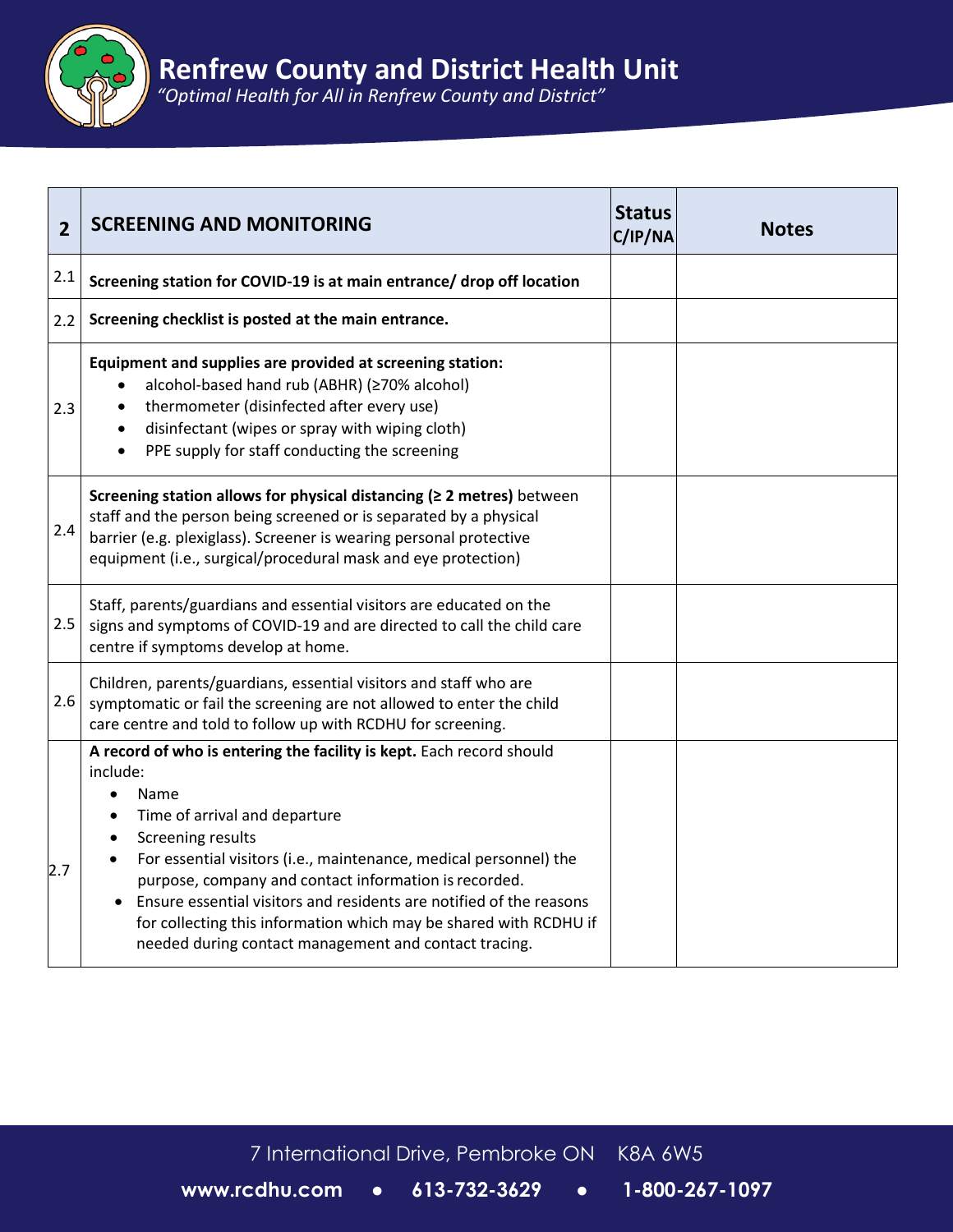

*"Optimal Health for All in Renfrew County and District"*

2.8 **Ongoing monitoring** Checks for illness among children are done at least twice daily. Staff and essential visitors are asked about symptoms at the start and end of their shift/ visit. Children and staff are passively screened for symptoms during operating hours. Management maintains daily record of illness for staff and children (respiratory and enteric) in the child care centre. 2.9 Staff know to notify RCDHU and any other appropriate agencies if: Anyone tests positive for COVID-19, **or** You are seeing an increase in numberof ill residents, staff or frequent visitors.

| $\overline{\mathbf{3}}$ | <b>COHORTING OF CHILDREN AND STAFF</b>                                                                                                                                                                           | <b>Status</b><br>C/IP/NA | <b>Notes</b> |
|-------------------------|------------------------------------------------------------------------------------------------------------------------------------------------------------------------------------------------------------------|--------------------------|--------------|
| 3.1                     | Where more than one child care program or day camp is in the same<br>building, both programs and cohorts<br>Maintain physical separation<br>Adherence to all health and safety requirements.                     |                          |              |
| 3.2                     | The maximum cohort size for each room is a maximum of 10<br>individuals (including staff and children) space permitting. The<br>maximum capacity rule does not apply to Special Needs Resource staff<br>on-site. |                          |              |
| 3.3                     | Each cohort stays together throughout the day.                                                                                                                                                                   |                          |              |
| 3.4                     | Each cohort group does not mix with other cohort groups.                                                                                                                                                         |                          |              |
| 3.5                     | Supply/replacement staff should be assigned to specific cohorts and<br>these staff should not mix between cohorts.                                                                                               |                          |              |
| 3.6                     | Child care operators are to refer to CCEYA and Ministry of Education<br>regarding child and staff ratios as well as mixed age grouping.                                                                          |                          |              |
| 3.7                     | Child care staff must work at only one location/child care facility.                                                                                                                                             |                          |              |
| 3.8                     | Supervisors and/or designates should limit their movement between<br>rooms, only doing so when absolutely necessary.                                                                                             |                          |              |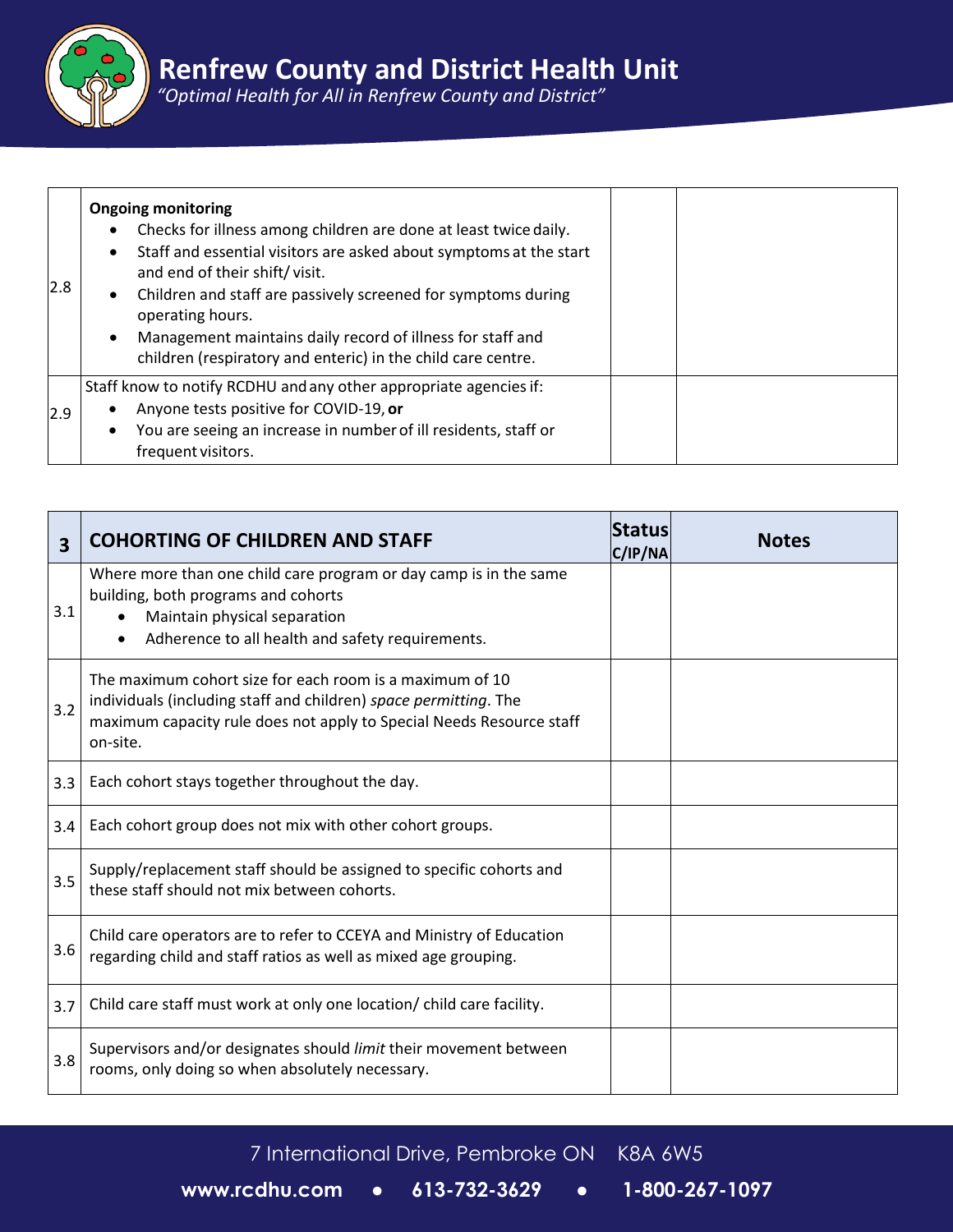

| 4   | <b>INFECTION PREVENTION AND CONTRL (IPAC)</b>                                                                                                                                                                                                                                                                                                                                                                                                                                                                                                                               | <b>Status</b><br>C/IP/NA | <b>Notes</b> |
|-----|-----------------------------------------------------------------------------------------------------------------------------------------------------------------------------------------------------------------------------------------------------------------------------------------------------------------------------------------------------------------------------------------------------------------------------------------------------------------------------------------------------------------------------------------------------------------------------|--------------------------|--------------|
| 4.1 | Ensure parents/guardians are aware of following enhanced health and<br>safety measures/information, such as:<br>Keeping children home when they are sick<br>Screening and protocols if a child/staff becomes ill<br>$\bullet$<br>Immediate pick-up requirement once a child begins to show<br>symptoms of COVID-19<br>Parents/guardians have provided an emergency contact that is able to<br>pick up the child when parent/guardian is not available. Emergency<br>contact is aware of all COVID-19 measures for physical distancing,<br>hand hygiene and self-monitoring. |                          |              |
| 4.2 | <b>Training</b><br>Staff and essential visitors are trained on how to properly use<br>masks and personal protective equipment as appropriate.<br>Key resources include:<br>How to put on and take off PPE videos<br>$\bullet$<br>Putting on and taking off PPE poster<br>Masks and face coverings<br>$\bullet$                                                                                                                                                                                                                                                              |                          |              |
| 4.3 | <b>Laundry and bedding</b><br>Gloves are worn when handling dirty laundry.<br>Gowns should be added to decrease contamination on clothing.<br>Handle laundry gently without shaking.<br>$\bullet$<br>Use regular laundry soap and hot water (60°C-90°C).<br>Linens soiled in fecal material should be washed separately<br>Items with blood or bodily fluids belonging to the child are placed<br>in a tied plastic bag and sent home with the child's<br>parents/guardians. Soiled items must not be rinsed or washed at<br>the centre.                                    |                          |              |
| 4.4 | <b>Sleeping Equipment</b><br>Sleeping equipment (e.g., cribs, cots, mats and bedding) should be<br>designated and not shared. Disinfect and launder after each use.<br>Personal linen is labelled with child's name and not shared.<br>Increasing distance between sleeping equipment or place children<br>head-to-toe or toe-to-toe positions if spacing is limited.<br>Move cribs to allow for 2 metre distancing or place child in every<br>other crib.                                                                                                                  |                          |              |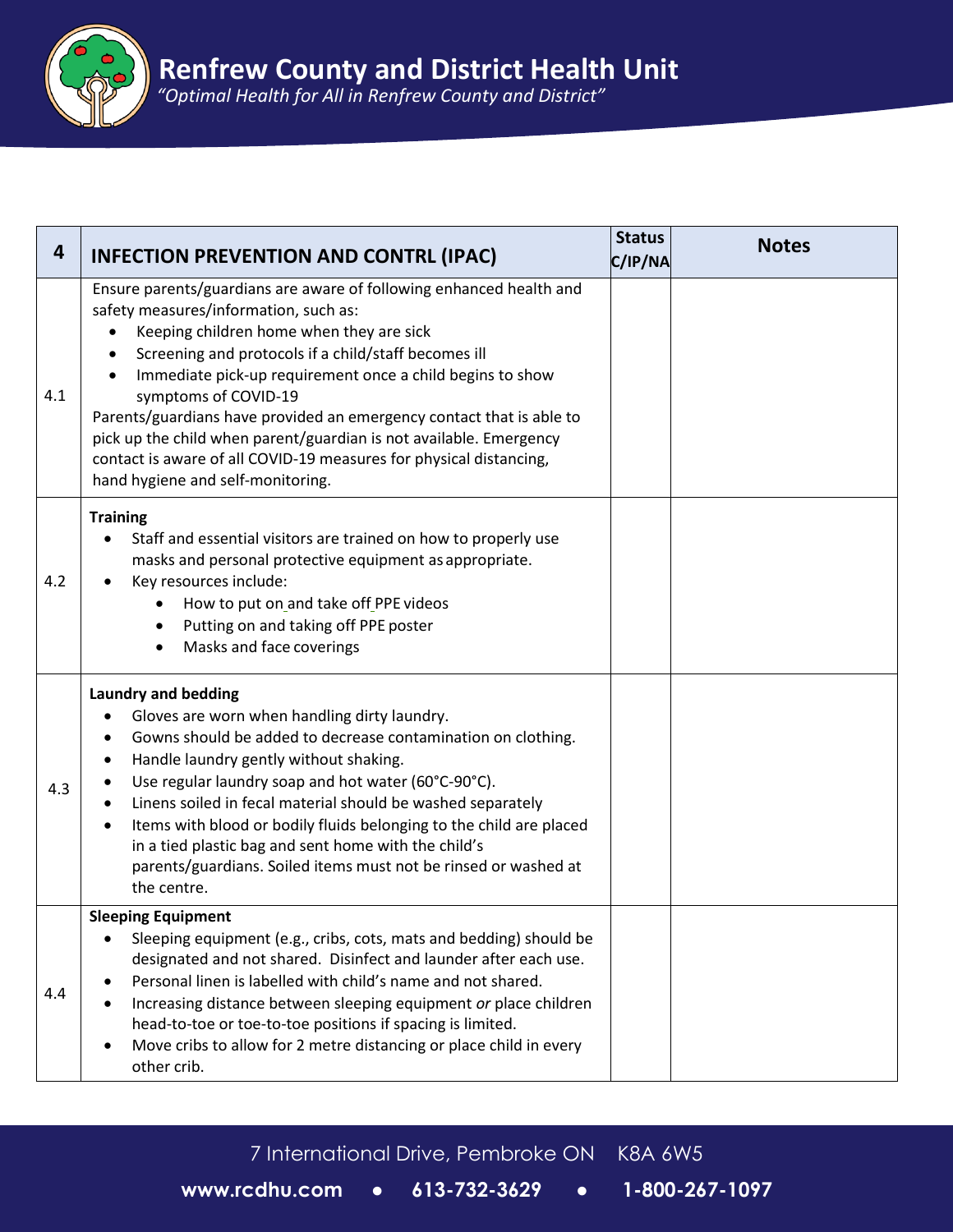

| 4.5 | <b>Toys and Equipment</b><br>All toys must be able to be cleaned and disinfected (e.g. remove<br>plush toys).<br>Designate toys and equipment for each cohort group.<br>$\bullet$<br>Toys and equipment are cleaned and disinfected prior to sharing<br>$\bullet$<br>with another cohort group.<br>Clean and disinfect mouthed toys immediately after each use.<br>$\bullet$<br>Community/public playgrounds are not used until MOH approval.<br>$\bullet$<br>Play structures/playground equipment can only be used by one<br>$\bullet$<br>cohort at a time. Clean and disinfect before and after each use by<br>each cohort. |  |
|-----|-------------------------------------------------------------------------------------------------------------------------------------------------------------------------------------------------------------------------------------------------------------------------------------------------------------------------------------------------------------------------------------------------------------------------------------------------------------------------------------------------------------------------------------------------------------------------------------------------------------------------------|--|
| 4.6 | Education and training is provided and signage is posted about:<br>Respiratory etiquette - coughing and sneezing into a tissue or<br>into your elbow or sleeve, followed by hand hygiene.<br>Hands should be cleaned;<br>Upon entering the facility<br>$\bullet$<br>Before and after touching surfaces or using common<br>$\bullet$<br>areas or equipment<br>Before eating<br>Before and after preparing food<br>$\bullet$<br>Before putting on and before and after taking off a mask<br>$\bullet$<br>Before touching the face (including beforesmoking)<br>After using the bathroom<br>When dirty.                          |  |
| 4.7 | <b>Ensure adequate hand hygiene</b><br>Proper and frequent hand hygiene practices are followed. Review<br>and encourage hand hygiene practices with staff,<br>parents/guardians and children.<br>Staff provides supervision for hand hygiene practices and provides<br>assistance where necessary.<br>There is access to adequate supplies of liquid hand soap, paper<br>towels (or automatic hand dryers) and alcohol-based hand-rub.<br>Ensure ABHR remains wall-mounted and out of children's reach.<br>Foot activated garbage cans available.                                                                             |  |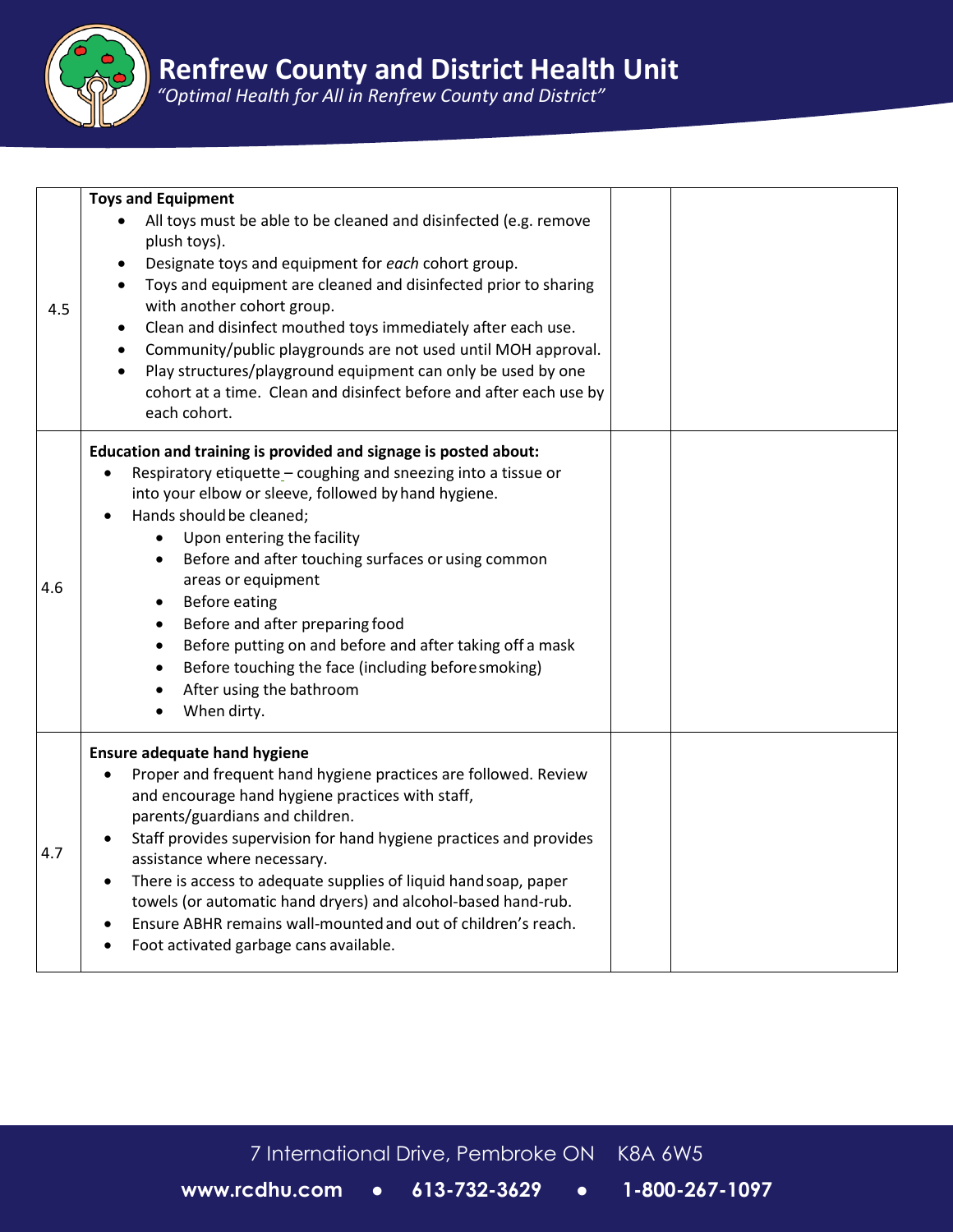

## **Renfrew County and District Health Unit**

*"Optimal Health for All in Renfrew County and District"* 

| 4.8  | <b>Cleaning and disinfection</b><br>Policies and procedures for enhanced environmental cleaning and<br>disinfecting are developed.<br>Frequently touched surfaces are cleaned and disinfected at least<br>twice daily and as needed.<br>Appropriate cleaning products are used for the appropriate<br>length of time (contact time).<br>Only use cleaners and disinfectants with a drug identification<br>number (DIN).<br>Ensure adequate amount of supplies are on hand and accessible.<br>Appropriate PPE must be worn when utilizing disinfectants.<br>$\bullet$<br>There is a regular schedule and log for cleaning all surfaces.<br>$\bullet$<br>Shared items that are difficult to clean have been<br>removed.<br>A new cloth is used for each room<br>A key resource is Cleaning and Disinfection for Public Settings.                                      |  |
|------|---------------------------------------------------------------------------------------------------------------------------------------------------------------------------------------------------------------------------------------------------------------------------------------------------------------------------------------------------------------------------------------------------------------------------------------------------------------------------------------------------------------------------------------------------------------------------------------------------------------------------------------------------------------------------------------------------------------------------------------------------------------------------------------------------------------------------------------------------------------------|--|
| 4.9  | <b>Food Safety</b><br>"No sharing" policies and procedures are reinforced including food,<br>water bottles or personal items and belongings.<br>Personal items should be clearly labelled with each child's name.<br>No self-serve or sharing of food at meal times.<br>٠<br>Foods are prepared, handled, stored and served in a safe manner.                                                                                                                                                                                                                                                                                                                                                                                                                                                                                                                       |  |
| 4.10 | <b>Personal Protective Equipment (PPE)</b><br>PPE is single-use only, unless specified by manufacturer.<br>Operator has secured and sustains an adequate supply of personal<br>٠<br>protective equipment (PPE) available for use (e.g., gloves,<br>surgical/procedural masks, gowns, eye protection).<br>Staff is trained on the proper use of PPE including how to put on and<br>take off PPE.<br>Risk assessment is conducted to determine PPE required for each<br>task.<br>Surgical/procedural mask and eye protection are used for screening<br>if a physical barrier is not available.<br>Full PPE (i.e., surgical/procedural mask, gloves, gown and eye<br>protection) is used when taking care of a symptomatic child at the<br>centre prior to pick up.<br>Full PPE when cleaning and disinfecting area/room of a suspected or<br>confirmed COVID-19 case. |  |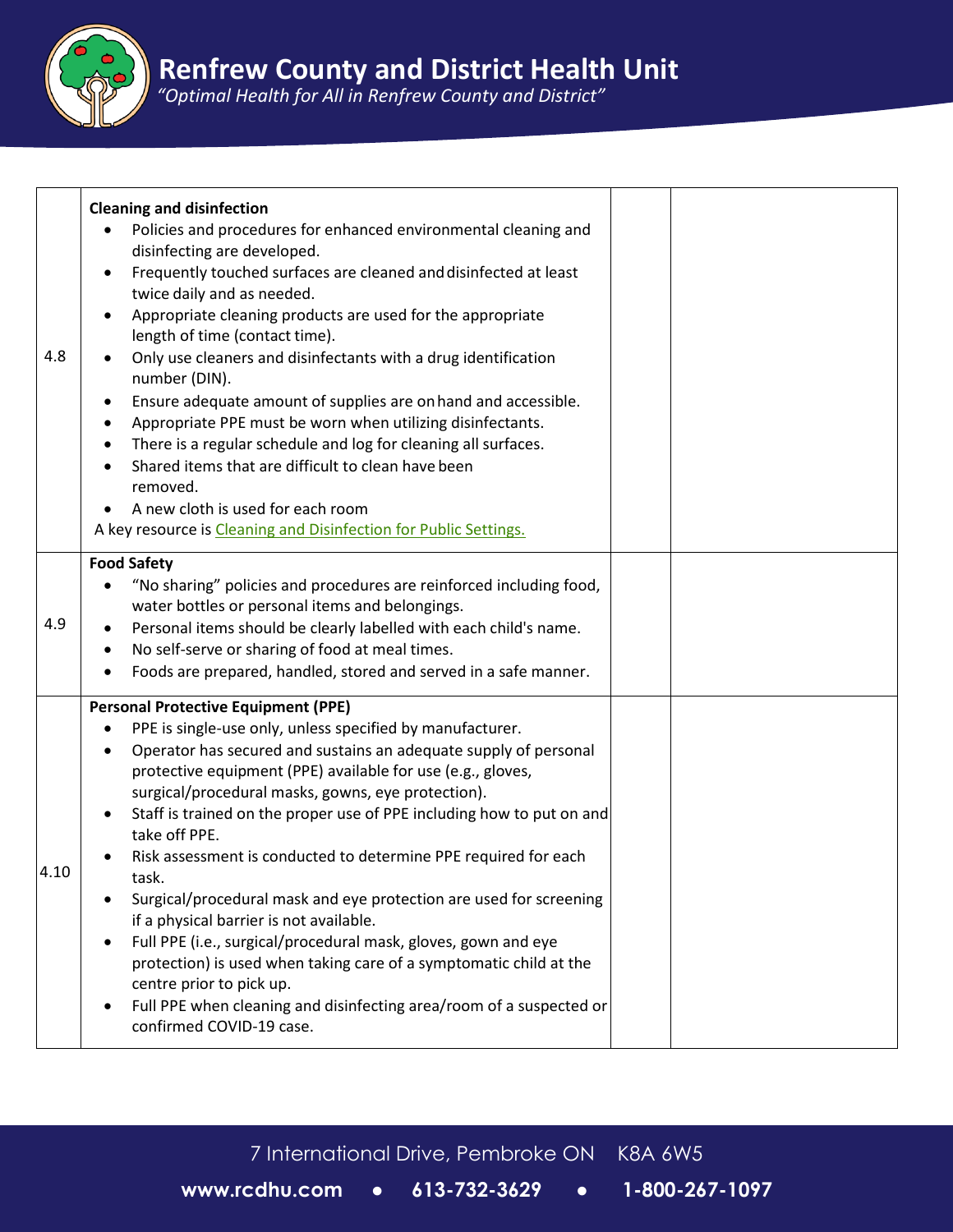

*"Optimal Health for All in Renfrew County and District"* 

| 4.11 | Support activities that can be done with physical distancing<br>All activities that require close contact are discontinued, including<br>group in-person meetings.<br>Spreading children out into different areas of the cohort at meal<br>and dressing time.<br>Schedules for using common areas are staggered.<br>$\bullet$<br>Avoid planning activities that involve shared objects or toys.<br>Avoid singing activities inside.<br>Furniture is moved to support keeping 2 metre distancing and<br>tape is used on the floors and/or walls to indicate where<br>furniture should stay.<br>Moving activities outside to allow for more space.<br>Common areas are cleaned and disinfected at least twice daily.<br>Children are encouraged to clean their hands before and after<br>activities and using any equipment.<br>Shared equipment is cleaned and disinfected after use.<br>Shared items that cannot be cleaned such as puzzles, cards, and<br>plush toys have been removed. |  |
|------|------------------------------------------------------------------------------------------------------------------------------------------------------------------------------------------------------------------------------------------------------------------------------------------------------------------------------------------------------------------------------------------------------------------------------------------------------------------------------------------------------------------------------------------------------------------------------------------------------------------------------------------------------------------------------------------------------------------------------------------------------------------------------------------------------------------------------------------------------------------------------------------------------------------------------------------------------------------------------------------|--|
| 4.12 | <b>Bathrooms</b><br>Staggered schedules for using common bathrooms are created.<br>Label personal hygiene equipment with the child's name and are<br>not left where they may be accidentally used by others.<br>Bathrooms are cleaned and disinfected at least twice<br>daily and when dirty.                                                                                                                                                                                                                                                                                                                                                                                                                                                                                                                                                                                                                                                                                            |  |
| 4.13 | <b>Interactions</b><br>When holding infants and toddlers, staff should place a blanket or<br>cloth over their clothing to avoid direct contact with the child.<br>The blanket or cloth should then be laundered after each use.<br>Staff should refrain from getting close to faces of all children, when<br>possible.                                                                                                                                                                                                                                                                                                                                                                                                                                                                                                                                                                                                                                                                   |  |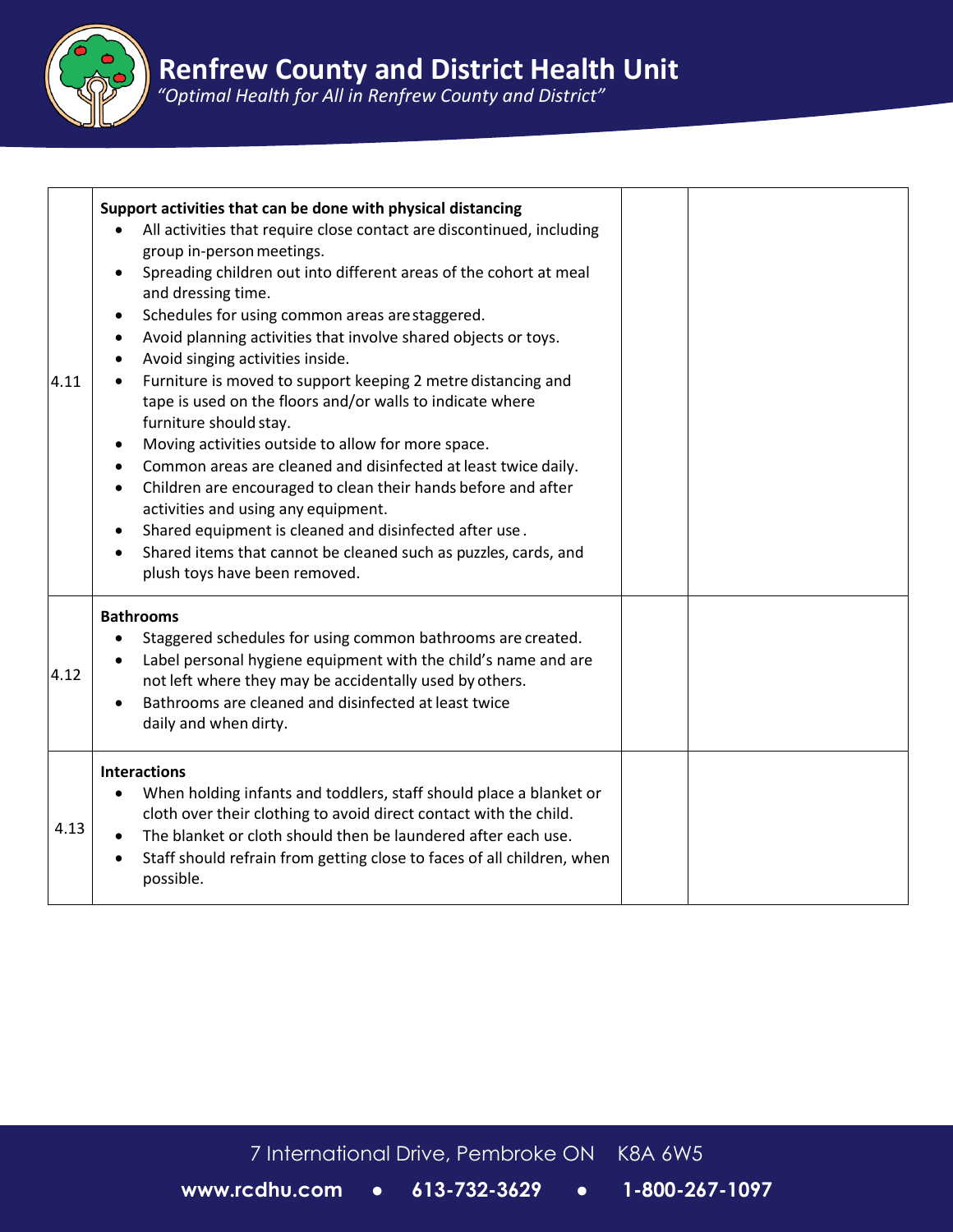

| 4.14 | <b>Meals</b><br>Meal times are staggered to support physical distancing. Clean<br>and disinfect surfaces, such as table tops and the arm rests of<br>chairs, between each meal time.<br>Use of the kitchen for meal preparation is staggered.<br>Kitchen is cleaned and disinfected between use as appropriate<br>and at least twice daily or when dirty.<br>Tables and chairs are as far apart as possible, at least 2 metres<br>apart, and chairs are set up so that residents are not directly facing<br>each other. Every other seat is blocked off or removed.<br>The floor is marked with the locations where the seats should<br>stay.<br>Shared items like salt and pepper shakers, ketchup, mustard and<br>food containers (e.g., water pitchers, coffee and cream dispensers)<br>are removed. Single use items are provided. |  |
|------|----------------------------------------------------------------------------------------------------------------------------------------------------------------------------------------------------------------------------------------------------------------------------------------------------------------------------------------------------------------------------------------------------------------------------------------------------------------------------------------------------------------------------------------------------------------------------------------------------------------------------------------------------------------------------------------------------------------------------------------------------------------------------------------------------------------------------------------|--|
| 4.15 | Use video and telephone interviews with parents/ guardians, if possible.                                                                                                                                                                                                                                                                                                                                                                                                                                                                                                                                                                                                                                                                                                                                                               |  |